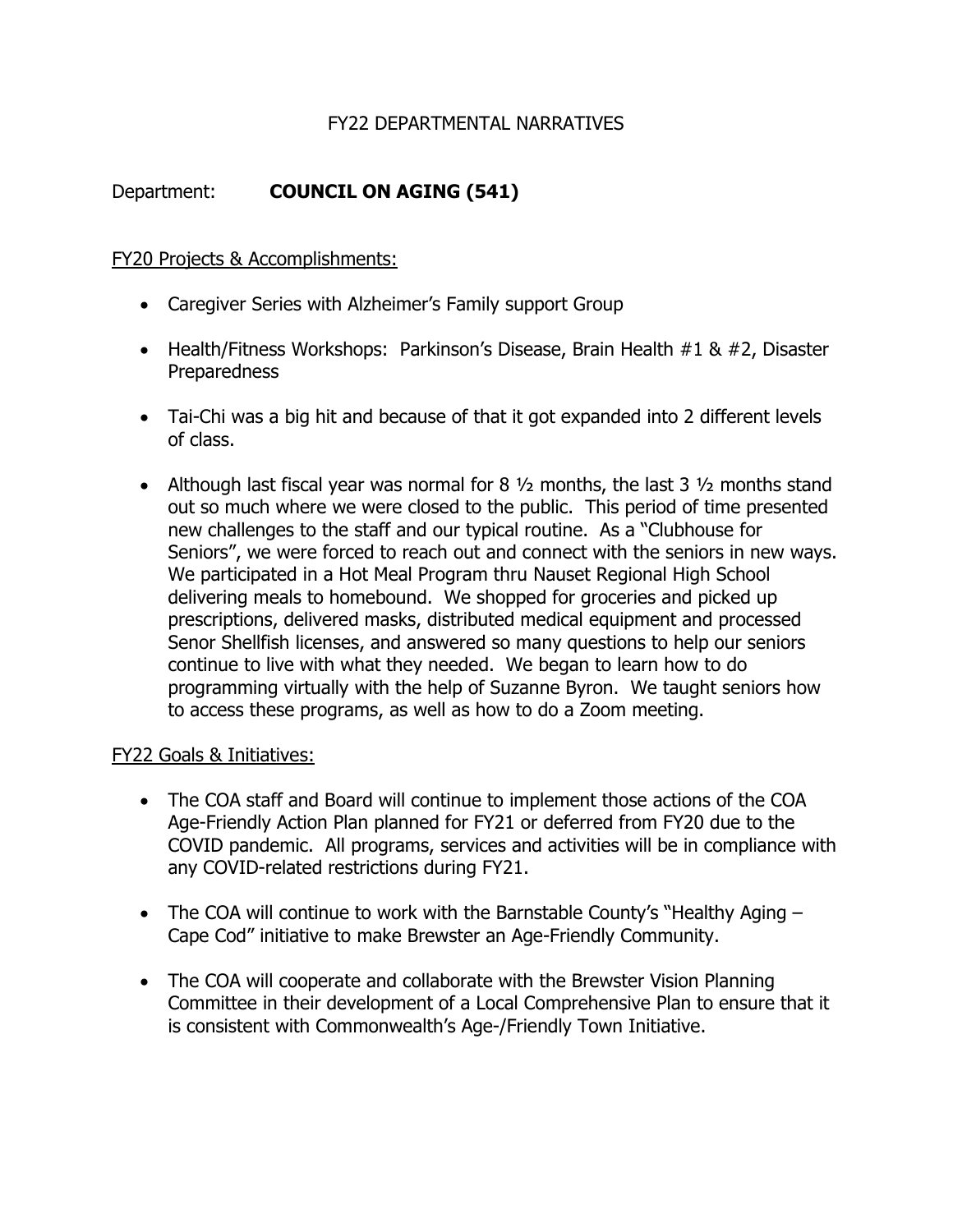The COA will collaborate with the Committee to update the Drummer boy Park Master Plan to ensure that it is responsive to the interests and needs of Brewster's older residents.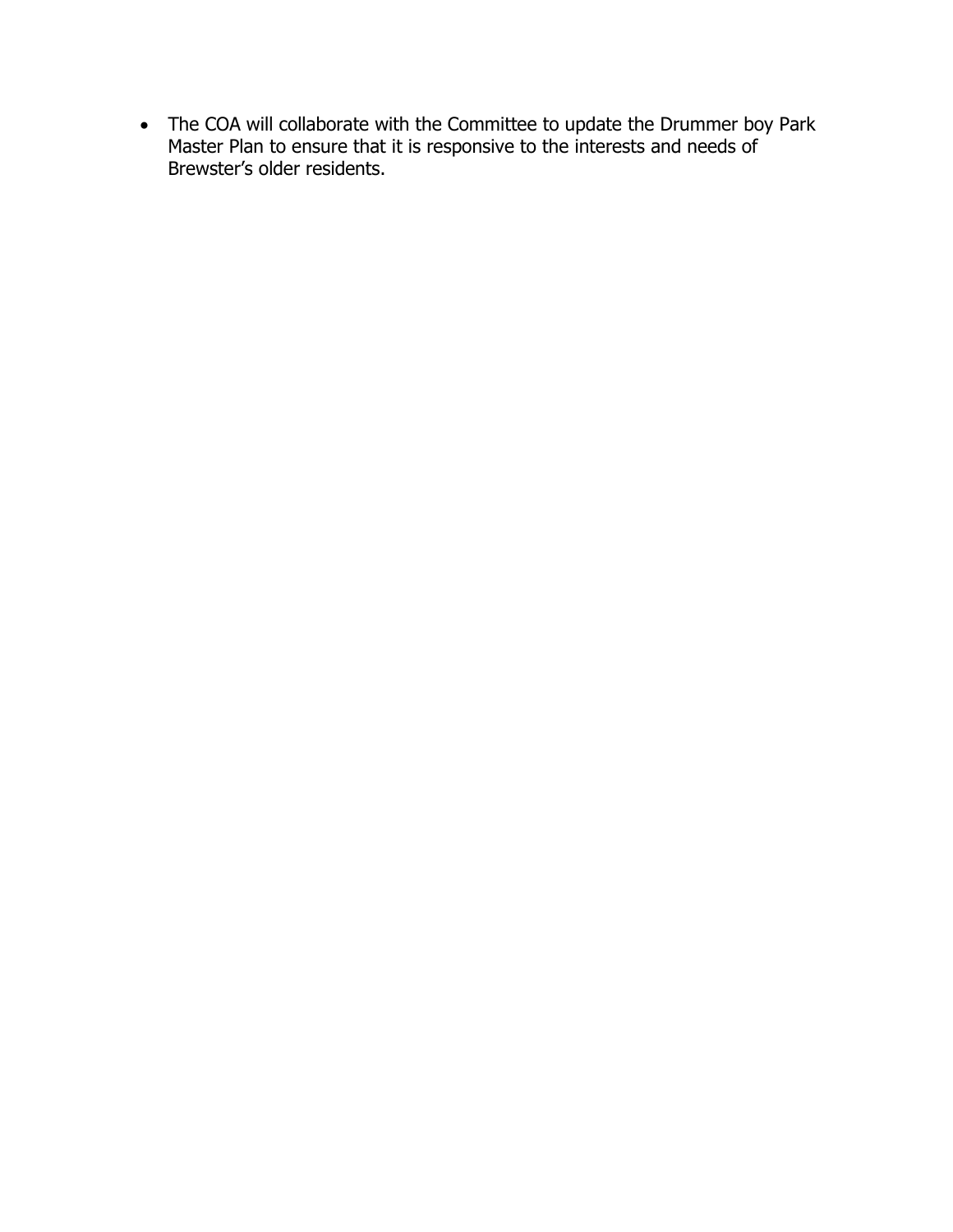## FY22 BUDGET INCREASE RATIONALE FORM

# Department: **COUNCIL ON AGING (541)**

Requested Increase Amount: Postage: from \$2000. to \$5400., which is a **\$3400. increase** 

Rationale: Currently we are mailing out 1,600 newsletters per month. The cost is approximately \$450./month, totaling \$5400.

Impact on Services: Many of the seniors that receive our newsletter still do not use the computer to read it. Therefore, the paper copy is essential to get the word out about programming and events for them to participate in.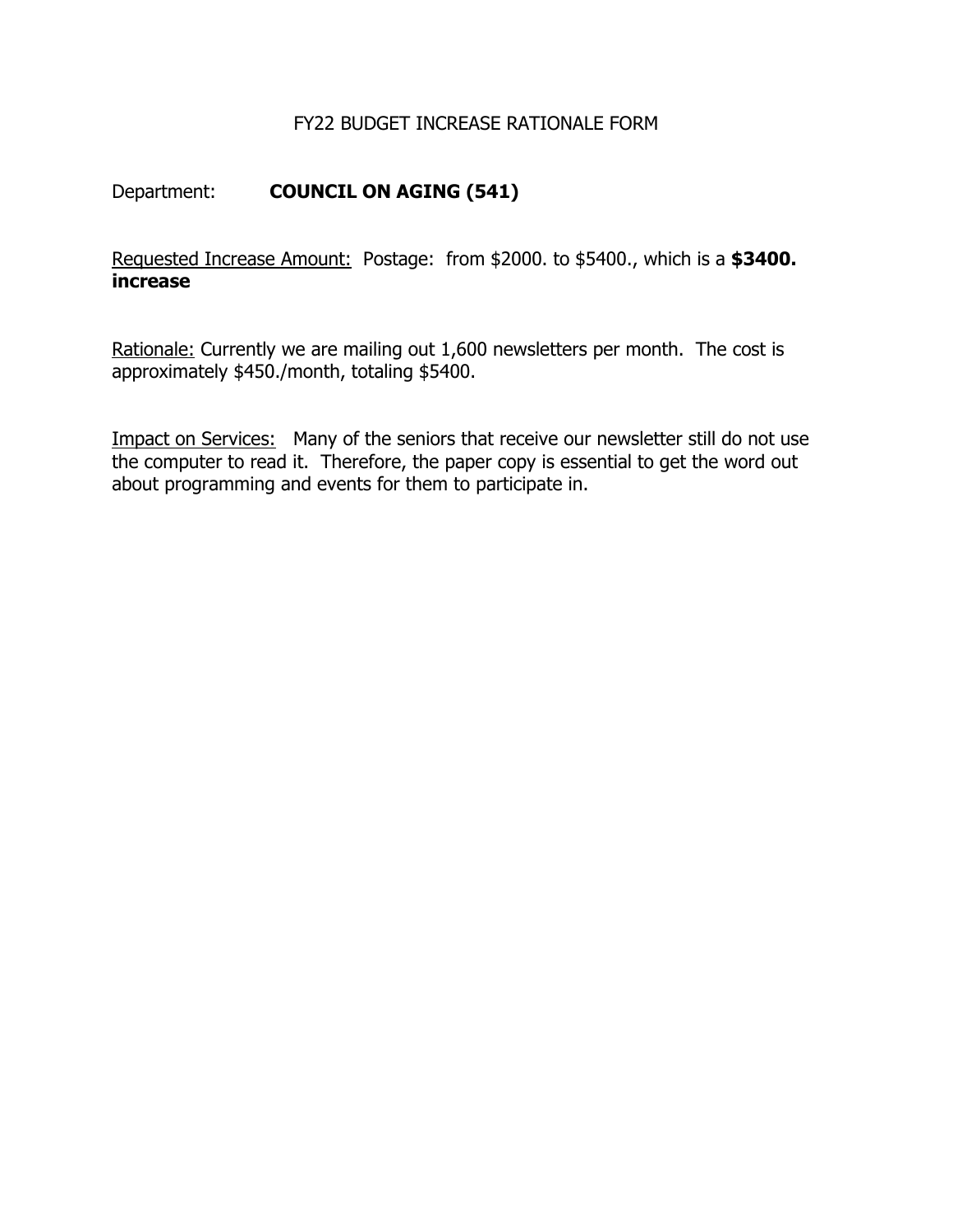### **Summary**

*EXPEND FY18 EXPEND FY19 APPROP FY20 EXPEND FY20 APPROP FY21 REQUEST FY22 CHANGE*

| PERSONNEL SUBTOTAL<br>(Form 2)        | 238,026 | 244.420 | 316,235 | 301,405 | 325,289 | 329,851 | 1.40%  |
|---------------------------------------|---------|---------|---------|---------|---------|---------|--------|
| <b>OPERATING SUBTOTAL</b><br>(Form 3) | 18,526  | 38,295  | 27.190  | 19.779  | 27,190  | 30.590  | 12.50% |
| <b>TOTAL DEPARTMENT BUDGET</b>        | 256,552 | 282,715 | 343,425 | 321,184 | 352,479 | 360,441 | 2.26%  |

(Form 2 + Form 3)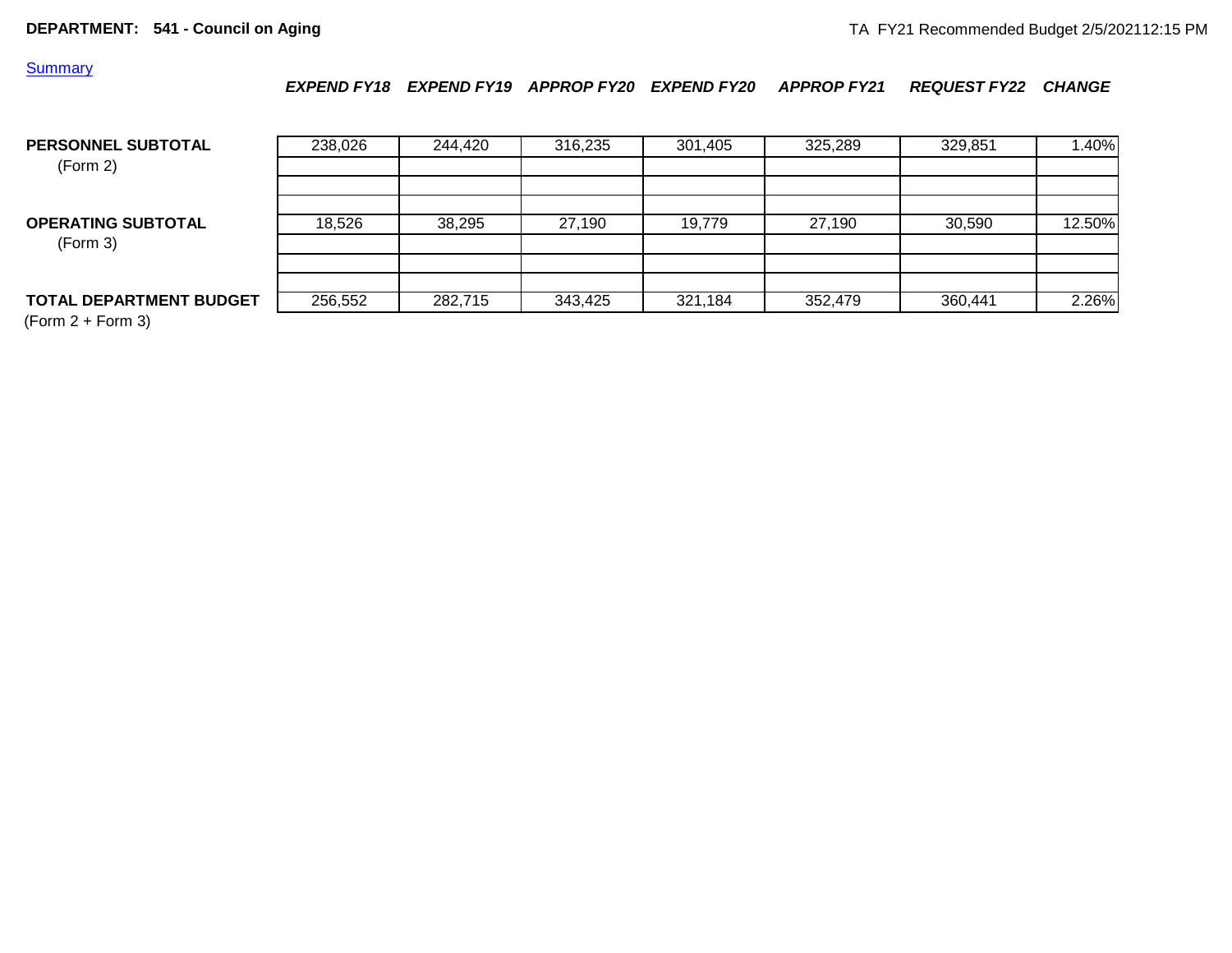# **DEPARTMENT: 541 - Council on Aging FY22 Personnel Budget**

| <b>Total Full Time Salaries/Wages</b> | 266,899 |
|---------------------------------------|---------|
| <b>Total Part Time Salary</b>         | 60,402  |
| <b>Total Longevity</b>                | 2,550   |
| <b>Total Education</b>                |         |
| <b>Total Certification Pay</b>        |         |
| <b>Total Holiday Pay</b>              |         |
| <b>Total Other Pay</b>                |         |
| <b>Shift Differential</b>             |         |
| Overtime                              |         |
|                                       |         |

| <b>Salary Subtotal</b> | OE. |
|------------------------|-----|
|                        |     |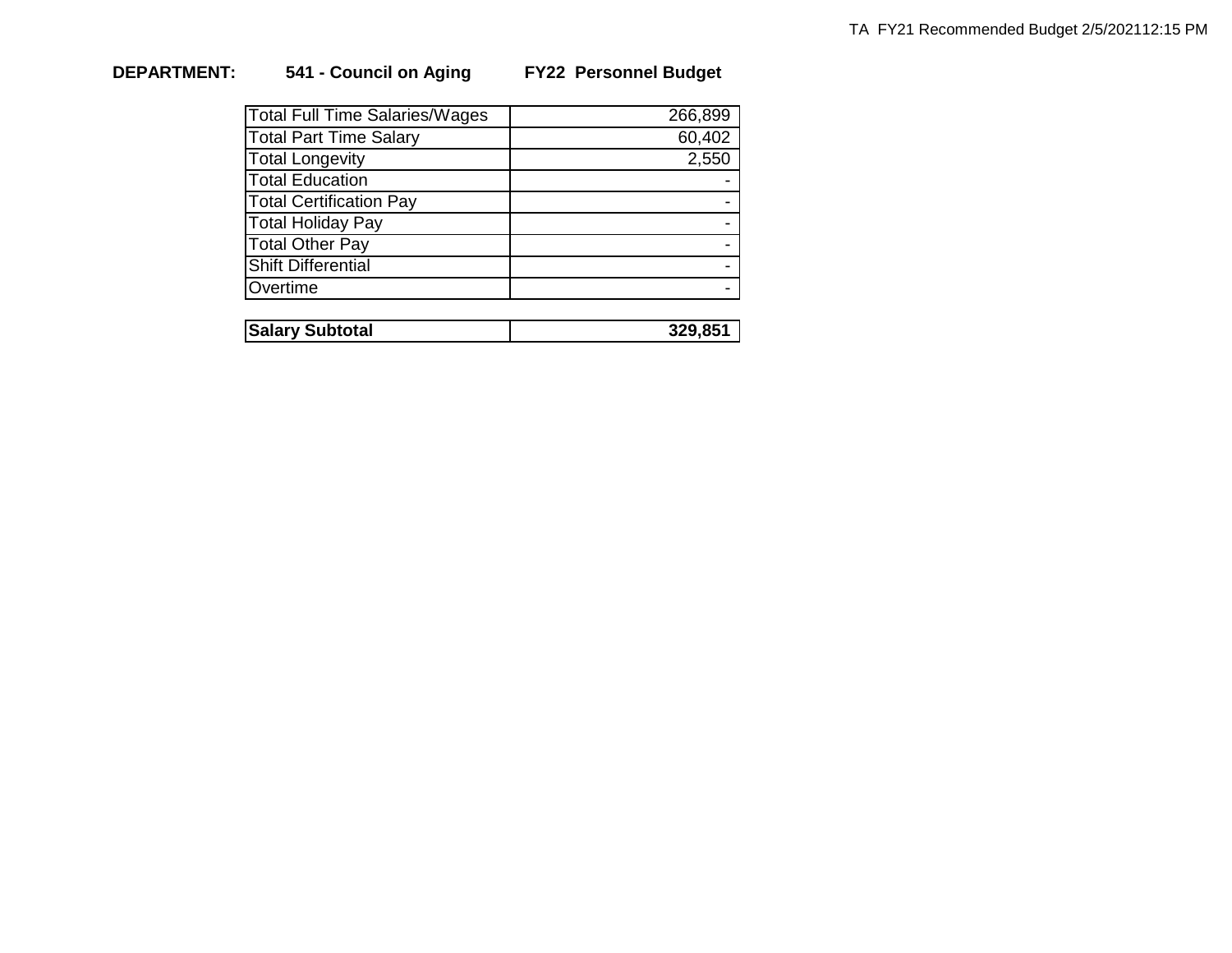| ACCT# | <b>ACCOUNT NAME</b>      | EXPEND FY18 | EXPEND FY19 | APPROP FY20 | EXPEND FY20 | APPROP FY21 | REQUEST FY22 |
|-------|--------------------------|-------------|-------------|-------------|-------------|-------------|--------------|
| 5240  | R & M Office/ Equipment  | 2.460       | 1,925       | 2.000       | 1.532       | 2.000       | 2,000        |
| 5315  | <b>Contract Services</b> | 990         | 990         | 990         | 990         | 990         | 990          |
| 5028  | <b>Adult Day Care</b>    |             | 15,020      | 10,500      | 10.500      | 10,500      | 10,500       |
| 5400  | Supplies                 | 2.845       | 2.711       | 1.250       | 1.707       | .250        | 1.250        |
| 5405  | Postage                  | 2,467       | 4,802       | 2,000       | 1.117       | 2.000       | 5,400        |
| 5700  | Program Expense          | 7,996       | 9.413       | 8.000       | 2.656       | 8.000       | 8.000        |
| 5707  | Meetings                 | 294         | 873         | 1.000       | 153         | 1,000       | 1,000        |
| 5710  | Mileage                  | 1.058       | 1,455       | 1.250       | 568         | .250        | 1.250        |
| 5730  | Dues/ Memberships        | 416         | 1,107       | 200         | 555         | 200         | 200          |
|       |                          |             |             |             |             |             |              |

| <b>SUBTOTAL</b><br><b>IOPFT</b><br>TING | 8,526<br>. נו | 38,295<br>- 98 | $\sim$ $-$<br>190<br>ט שו | $\sim$ $\rightarrow$ $\sim$<br>.<br>. .<br>ິບ : :<br>. . | 19 <sub>C</sub><br>~-<br><u>.</u> | 30,590 |
|-----------------------------------------|---------------|----------------|---------------------------|----------------------------------------------------------|-----------------------------------|--------|
|                                         |               |                |                           |                                                          |                                   |        |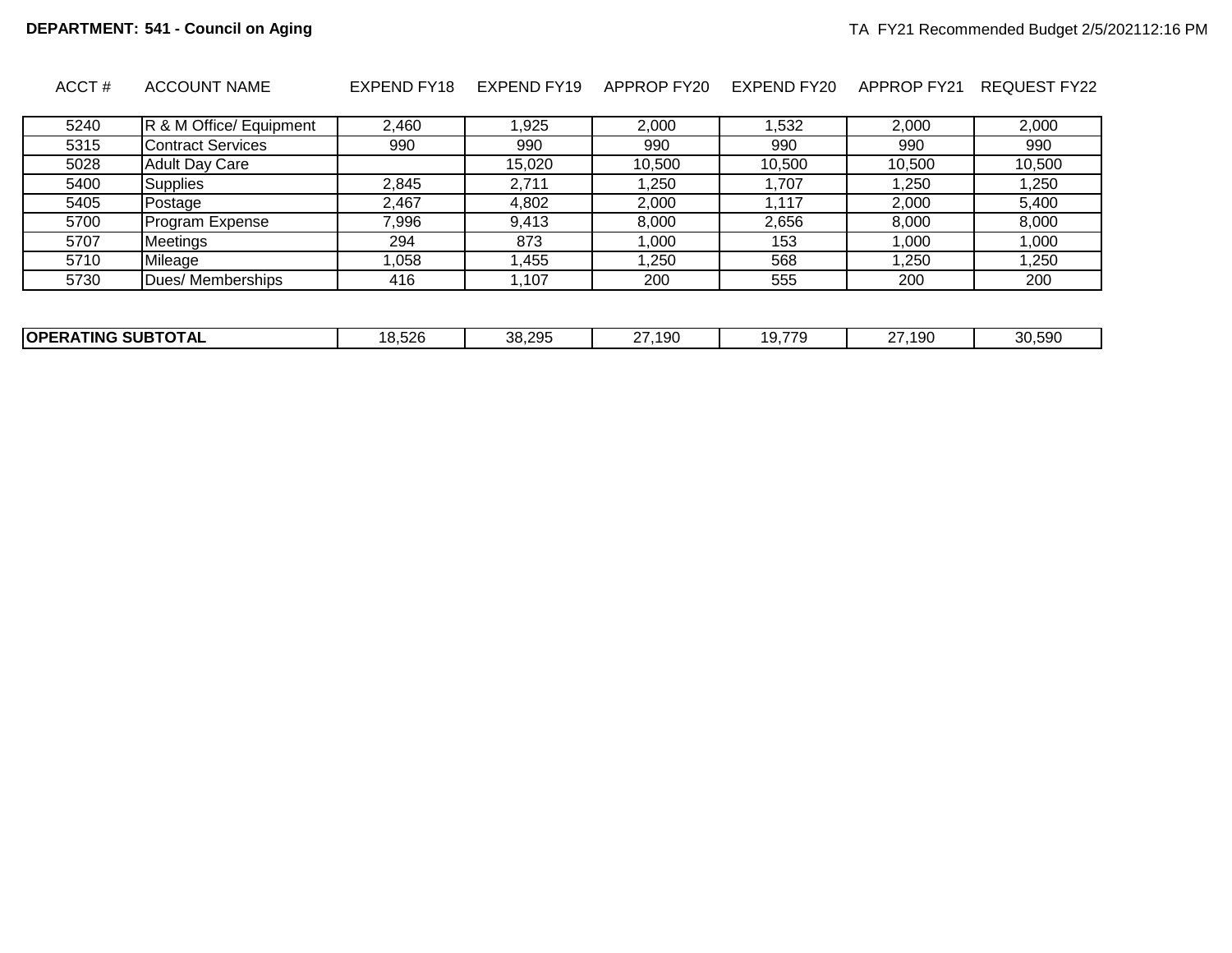# **COUNCIL ON AGING FY21 BUDGET**

# **Level funding for FY22 = \$27,190.00**

| <b>R&amp;M Office/Equipment</b> | \$2,000.   |
|---------------------------------|------------|
| <b>Contract Services</b>        | \$990.     |
| <b>Adult Day Care</b>           | \$10,500.  |
| <b>Supplies</b>                 | \$1,250.   |
| <b>Postage</b>                  | $$2,000.*$ |
| <b>Program Expenses</b>         | \$8,000.   |
| <b>Meetings</b>                 | \$1,000.   |
| <b>Mileage</b>                  | \$1,250.   |
| <b>Dues/Memberships</b>         | \$200.     |
| Total:                          | \$27,190.  |

**\*I am requesting an increase of \$3,400. towards my postage expenses, as we are mailing out 1600 newsletter per month. The monthly cost for postage is approximately \$450.00, therefore, we are \$3400. short** 

**The Council on Aging is fortunate to have the State of Massachusetts** 

**Formula Grant to supplement our expenses/salaries. \$45,216.00**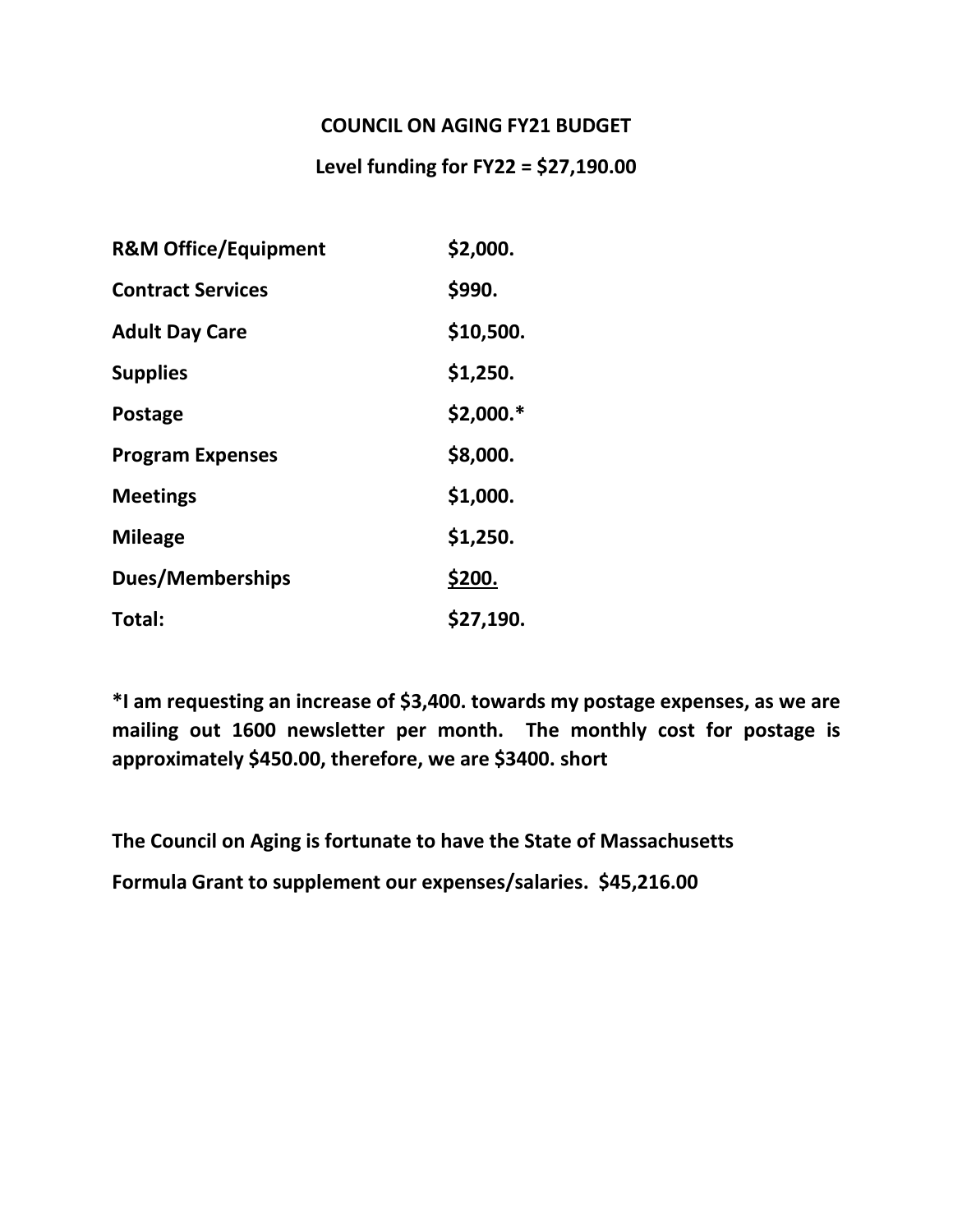#### FY20: 10,079 units to 970 older residents My Senior Center database

FY19: 11,048 units to 931 older residents

#### **5 Year Action Plan**

- Health/fitness Workshops Parkinson's Disease, Brain Health #1 & #2, Disaster Preparedness
- Silver Screen Film monthly movies held in BFD's multipurpose room
- Tai Chi beginners and advanced classes very popular
- AARP Livable Cities Grant possibly funds for benches and tables @ Drummer Boy Park
- Caregiver Series by Alzheimer's Family Support Center

#### **COVID-19 Pandemic**

Between March 16<sup>th</sup> to June 30<sup>th</sup>

- We delivered 103 bags of groceries
- We delivered 886 hot meals
- We picked up 21 prescriptions
- With the help of Brewster Village Marketplace, Kelly let us order essential food to distribute to our seniors in need. We typically purchased milk, eggs, butter, bread, cans of soup, crackers, tuna fish, macaroni and cheese, fruit cups, peanut butter and jelly, beans and franks, and frozen TV dinners.
- We distributed approximately 150 hand-made masks given to us by local seamstresses.

#### **Exercise and Physical Fitness Programs:**

- 245 participants came 2,817 times to do these programs
- Tai Chi was a big hit and because of that it got expanded into 2 different levels of class

#### **Social and cultural events:**

- Social events: 150 people came 1,271 times
- Cultural events: 18 people came 30 times
- $\bullet$  46<sup>th</sup> COA Anniversary party in June cancelled

#### **Transportation:**

- 91 riders for 2,285 trips for activities, bank, local dentist apt. hairdresser, congregate meals, Orleans Daycare Center, pharmacy, Post Office, local shopping and voting. These rides were all done by our full time bus driver.
- 33 volunteers provided 400 medical rides for doctor's appointments for 58 residents

#### **Meals:**

- 84 seniors received 8,132 MOW and on-site lunches
- This was done with the help of 16 drivers giving 754 hours of their time
- Healthy Meals in Motion (Harwich Food Pantry): In 2020, 90 clients received 1,523 bags of food. This program is held the 2<sup>nd</sup> Wednesday of every month in Frederick Court's parking lot.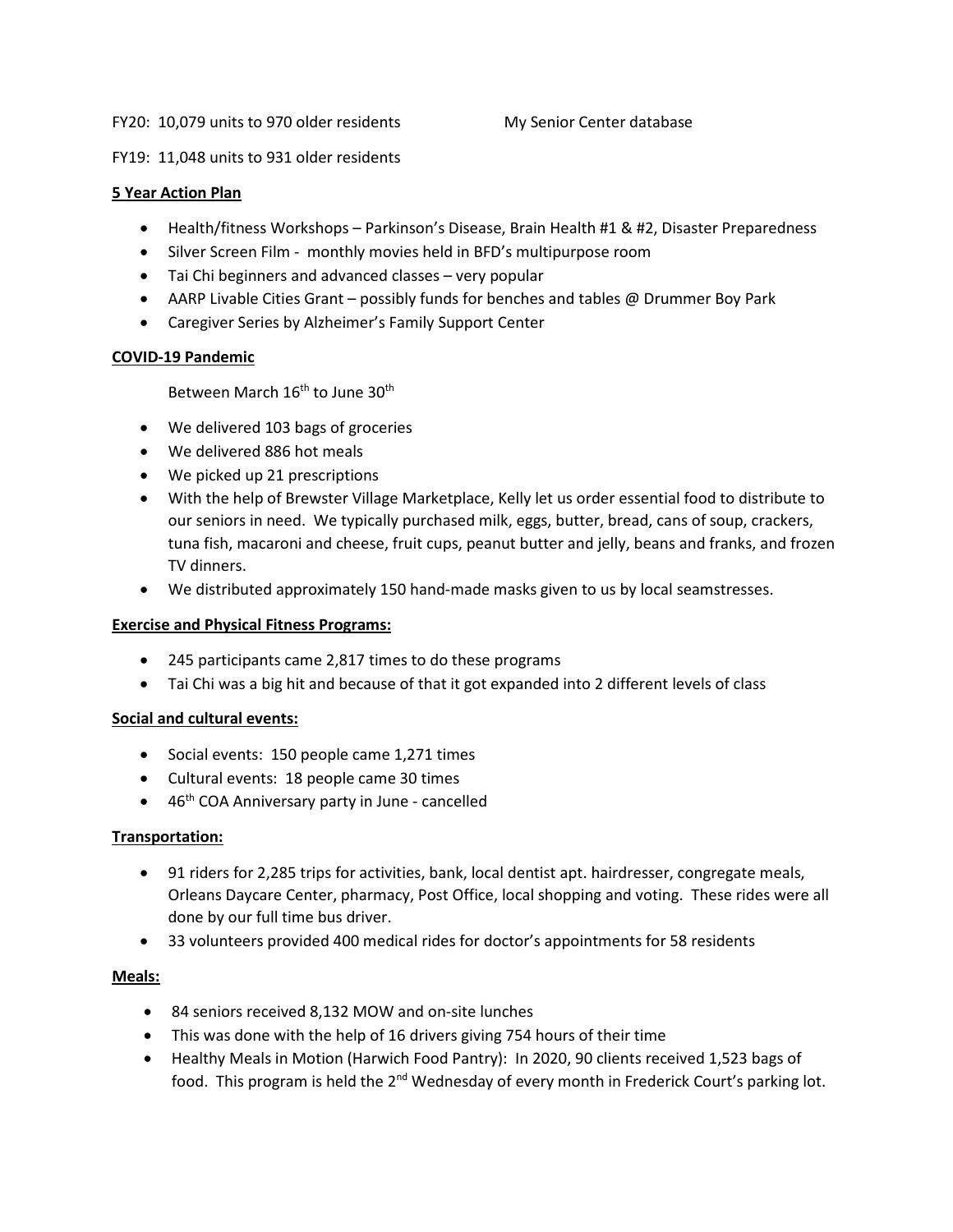• In collaboration with NRHS lunch program, we delivered 1,493 meals between the months of March to August due to the pandemic.

## **Outreach:**

- Our 2 Outreach Workers, Debra Johnson & Brenda Locke, continue to help identify, advocate for, and connect older residents with unmet needs to government and private sector agencies as well as COA programs and services designed to meet those needs.
- SHINE Program: More and 500 older residents called in to ask advice regarding their Prescription Advantage plans. Debra, Brenda and volunteer Mary Rancourt helped save \$380,272. during the Medicare Open Enrollment period.

## **Volunteers:**

 113 volunteers provided 5,574 hours of service to complement the work of staff. These volunteers give their time for administrative support, COA Board, COA instructors, events, food delivery, Sea Captain's Thrift Shop, helpers, library help, medical drivers, MOW drivers and helping label, fold and tape our monthly newsletters.

## **Friends of Brewster Elders (FOBE):**

- FOBE gave us \$500. In cash, which allowed the staff to shop for seniors and get reimbursed at the time of delivery. This eliminated going to the senior to pick up the money before shopping, which kept the staff safer.
- Typically, we collaborate with FOBE to have a volunteer Appreciation Luncheon in May at Captain's Golf Club, but that was cancelled due to the pandemic. Instead, we mailed out appreciation certificates thanking the volunteers for their service.
- Sea Captain's Thrift Shop: 41 volunteers working 3,746 hours which is 67% of all the volunteer work that was done in FY20!
- \$1,000. To each elementary school to purchase warm winter clothing for children in need of due to tough financial situations at home.
- They donated winter coats, hats, etc. that they had at the Thrift Shop to homeless shelter in Hyannis.
- They donated \$5,000 to the Brewster COVID Relief Fund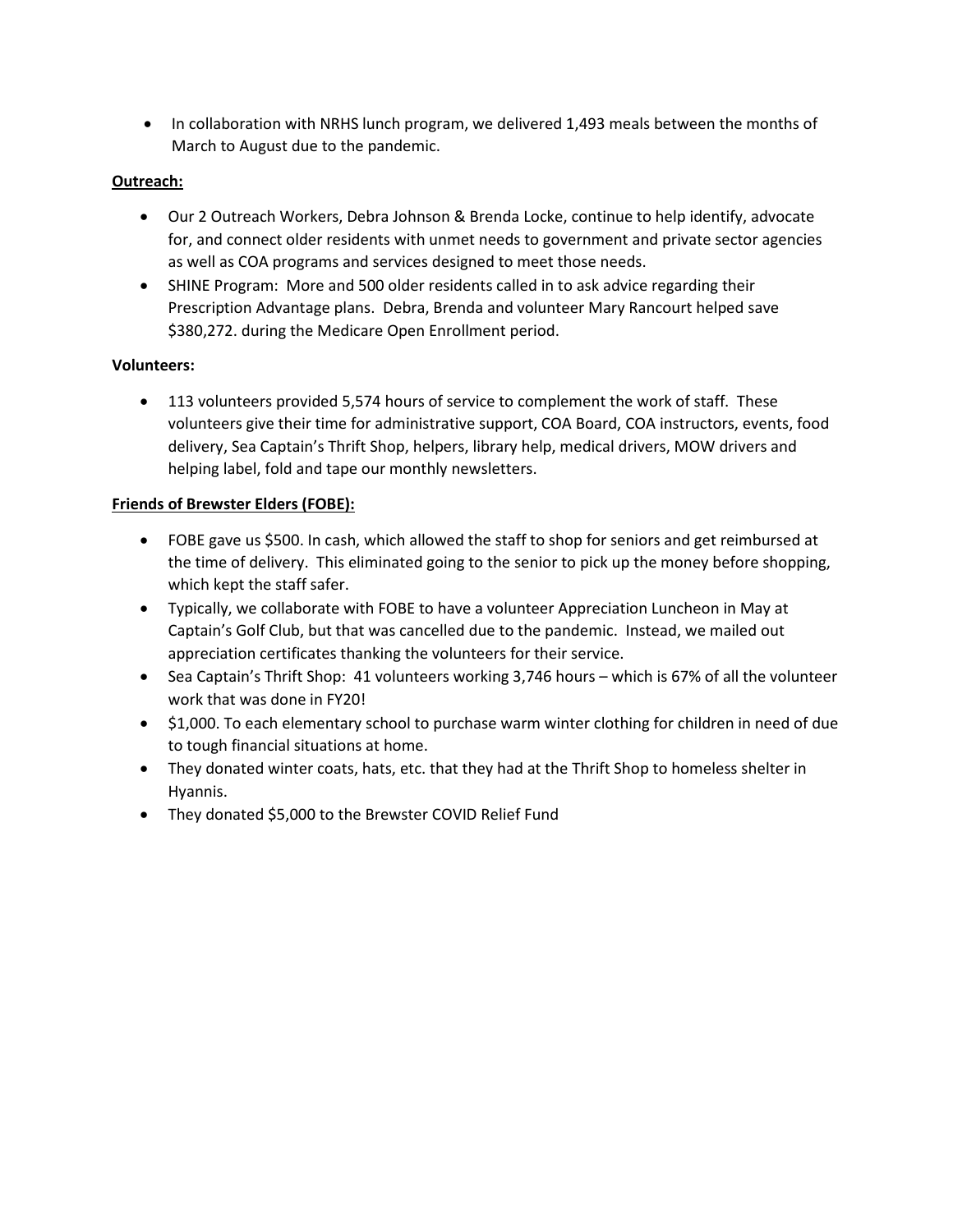| Executive Office of Elder Affairs (ELD)                                                                                                     |                                                        | <b>ATTACHMENT B</b>                            |                                      |                                  | <b>COA Formula Grant Budget -- FY 2021</b>                                                                                                                                                                                                                                                                      | (pg. 1)                  |
|---------------------------------------------------------------------------------------------------------------------------------------------|--------------------------------------------------------|------------------------------------------------|--------------------------------------|----------------------------------|-----------------------------------------------------------------------------------------------------------------------------------------------------------------------------------------------------------------------------------------------------------------------------------------------------------------|--------------------------|
| 1 Ashburton Place, 5th Floor<br>Boston, MA 02108-1518                                                                                       |                                                        |                                                |                                      |                                  |                                                                                                                                                                                                                                                                                                                 |                          |
| Personnel<br>#                                                                                                                              | <b>Municipal</b><br>Funding*<br>FY 2020<br>(see below) | (A)<br>Per capita<br>\$12.00;<br>\$6,000 min.* | (B)<br><b>Initial</b> if<br>Revision | Hours/<br>week<br>w/ELD<br>funds | Please print/enter name of COA:<br>ID totals for Formula funded position(s), indicate \$/(per hour or unit<br>of svc.) X hours/week X number of Weeks. ID fringe (if applicable).<br>Formula Grant subject to revised state appropriation.<br>(Prior year unexpended balance reduces your Formula Grant award.) | For<br><b>ELD</b><br>Use |
| 1 Director/Coordinator<br>1 Senior Dept. Asst.<br>Administrative Ass't<br>1 Program Coordinator<br>Coord. Of Volunteers<br>_ Fiscal Manager | \$71,637.00<br>\$53,513.00<br>\$46,132.00              |                                                |                                      |                                  |                                                                                                                                                                                                                                                                                                                 |                          |
| Clerk/Typist<br>Secretary<br>1 Receptionist/Adm.<br>Assistant                                                                               | \$37,835.00                                            | \$6,281.60                                     |                                      | 5                                | 5 hours $X $24.16 = $120.80 \times 52$ weeks = \$6,281.60                                                                                                                                                                                                                                                       |                          |
| Chef/Cook<br>Site Manager<br>Custodian                                                                                                      |                                                        |                                                |                                      |                                  |                                                                                                                                                                                                                                                                                                                 |                          |
| 1 Driver<br>1 PT Driver<br>Dispatcher                                                                                                       | \$53,035.00<br>\$11,223.00                             |                                                |                                      |                                  |                                                                                                                                                                                                                                                                                                                 |                          |
| 1 Outreach /Soc. Svc.<br>Worker<br>1 PT Outreach /Soc.<br>Svc. Coord.                                                                       | \$23,803.00<br>\$25,261.00                             | \$19,968.00                                    |                                      | 16                               | 16 hours x $$24.00 = $384.00 \times 52$ weeks = \$19,968.00                                                                                                                                                                                                                                                     |                          |
| Other: e.g., instructors                                                                                                                    |                                                        |                                                |                                      |                                  |                                                                                                                                                                                                                                                                                                                 |                          |

**Sub-total**  $\frac{$322,439.00 \frac{$26,249.60 \frac{$126,249.60 \frac{$126,249.60 \frac{$126,249.60 \frac{$126,249.60 \frac{$126,249.60 \frac{$126,249.60 \frac{$126,249.60 \frac{$126,249.60 \frac{$126,249.60 \frac{$126,249.60 \frac{$126,249.60 \frac{$126,249.60 \frac{$126,249.60 \frac{$126,249.60 \frac$ and hours are appreciated.) Thank you.